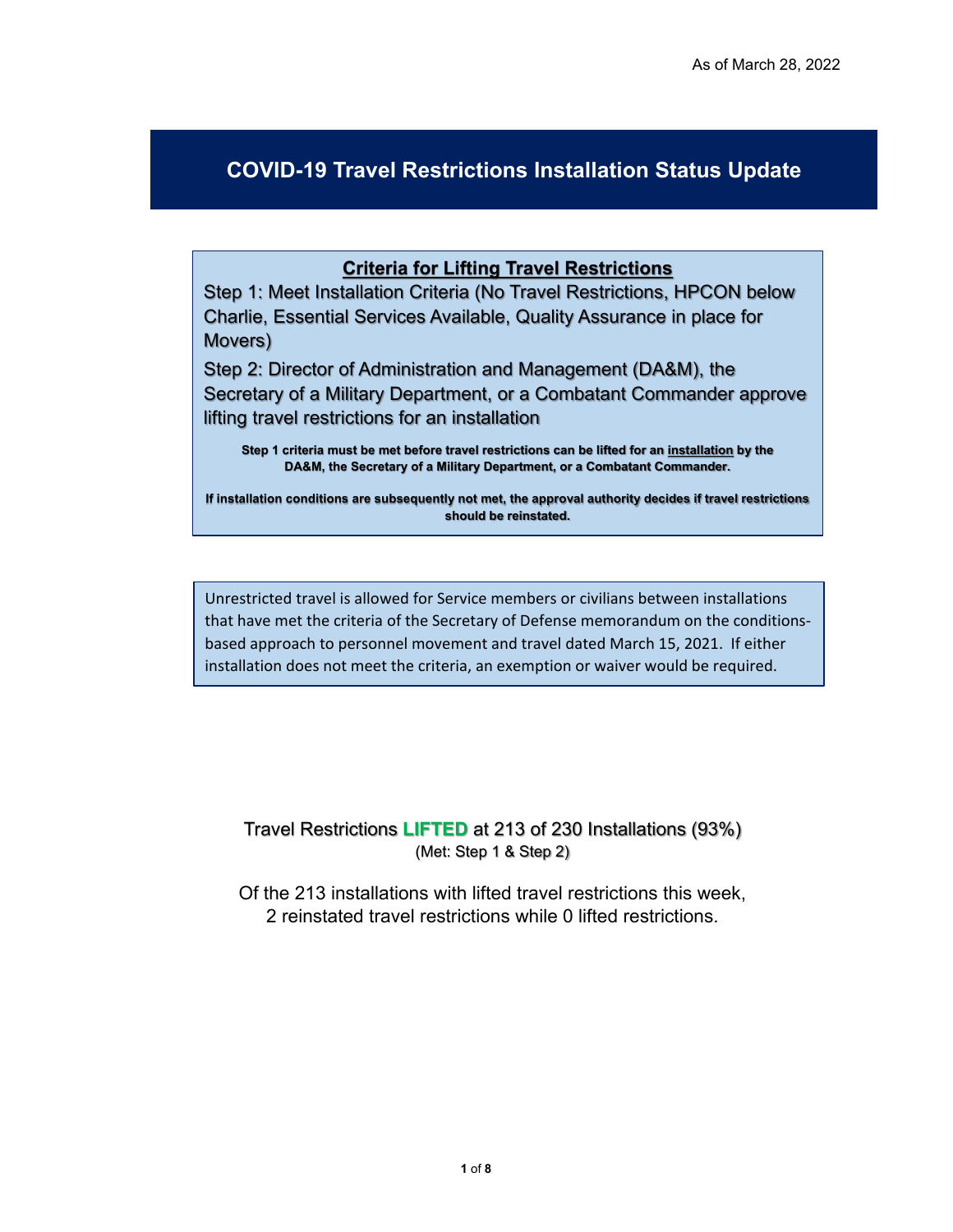| <b>Installation</b>               | <b>Service</b> | <b>Country/State</b> | <b>Travel</b><br><b>Restrictions</b><br><b>Lifted</b> |
|-----------------------------------|----------------|----------------------|-------------------------------------------------------|
| ABERDEEN PROVING GROUND           | Army           | USA - MD             | <b>Yes</b>                                            |
| ANNISTON ARMY DEPOT               | Army           | USA - AL             | Yes                                                   |
| <b>BAUMHOLDER H.D.SMITH BRCKS</b> | Army           | Germany              | Yes                                                   |
| CAMP CASEY TONGDUCHON             | Army           | <b>South Korea</b>   | Yes                                                   |
| <b>CAMP DODGE</b>                 | Army           | USA - IA             | Yes                                                   |
| <b>CAMP HENRY</b>                 | Army           | <b>South Korea</b>   | Yes                                                   |
| <b>CAMP HUMPHREYS</b>             | Army           | <b>South Korea</b>   | Yes                                                   |
| <b>CAMP ZAMA TOKYO</b>            | Army           | Japan                | Yes                                                   |
| <b>CARLISLE BARRACKS</b>          | Army           | USA - PA             | Yes                                                   |
| <b>DETROIT ARSENAL</b>            | Army           | USA - MI             | Yes                                                   |
| <b>FORT BELVOIR</b>               | Army           | USA - VA             | Yes                                                   |
| <b>FORT BENNING</b>               | Army           | <b>USA - GA</b>      | Yes                                                   |
| <b>FORT BLISS</b>                 | Army           | <b>USA - TX</b>      | <b>Yes</b>                                            |
| <b>FORT BRAGG</b>                 | Army           | <b>USA - NC</b>      | Yes                                                   |
| <b>FORT CAMPBELL</b>              | Army           | <b>USA - KY</b>      | Yes                                                   |
| <b>FORT CARSON</b>                | Army           | USA - CO             | Yes                                                   |
| FORT CUSTER TRNG CTR              | Army           | <b>USA - MI</b>      | Yes                                                   |
| <b>FORT DETRICK</b>               | Army           | <b>USA - MD</b>      | Yes                                                   |
| <b>FORT DRUM</b>                  | Army           | <b>USA - NY</b>      | Yes                                                   |
| FORT GEORGE G. MEADE              | Army           | USA - MD             | Yes                                                   |
| FORT GORDON                       | Army           | <b>USA - GA</b>      | Yes                                                   |
| <b>FORT HAMILTON</b>              | Army           | <b>USA - NY</b>      | <b>Yes</b>                                            |
| FORT HOOD                         | Army           | <b>USA - TX</b>      | <b>Yes</b>                                            |
| <b>FORT HUACHUCA</b>              | Army           | USA - AZ             | Yes                                                   |
| <b>FORT IRWIN</b>                 | Army           | <b>USA - CA</b>      | <b>Yes</b>                                            |
| <b>FORT JACKSON</b>               | Army           | USA - SC             | Yes                                                   |
| <b>FORT KNOX</b>                  | Army           | <b>USA - KY</b>      | Yes                                                   |
| FORT LEAVENWORTH                  | Army           | <b>USA - KS</b>      | <b>Yes</b>                                            |
| <b>FORT LEE</b>                   | Army           | <b>USA - VA</b>      | Yes                                                   |
| FORT LEONARD WOOD                 | Army           | USA - MO             | <b>Yes</b>                                            |
| FORT MCCOY                        | Army           | USA - WI             | Yes                                                   |
| <b>FORT POLK</b>                  | Army           | <b>USA - LA</b>      | Yes                                                   |
| <b>FORT RILEY</b>                 | Army           | <b>USA - KS</b>      | <b>Yes</b>                                            |
| <b>FORT RUCKER</b>                | Army           | <b>USA - AL</b>      | <b>Yes</b>                                            |
| <b>FORT SILL</b>                  | Army           | USA - OK             | Yes                                                   |
| <b>FORT STEWART</b>               | Army           | <b>USA - GA</b>      | Yes                                                   |
| FORT WILLIAM H. HARRISON          | Army           | USA - MT             | <b>Yes</b>                                            |
| <b>GRAFENWOHR GERMANY</b>         | Army           | Germany              | <b>Yes</b>                                            |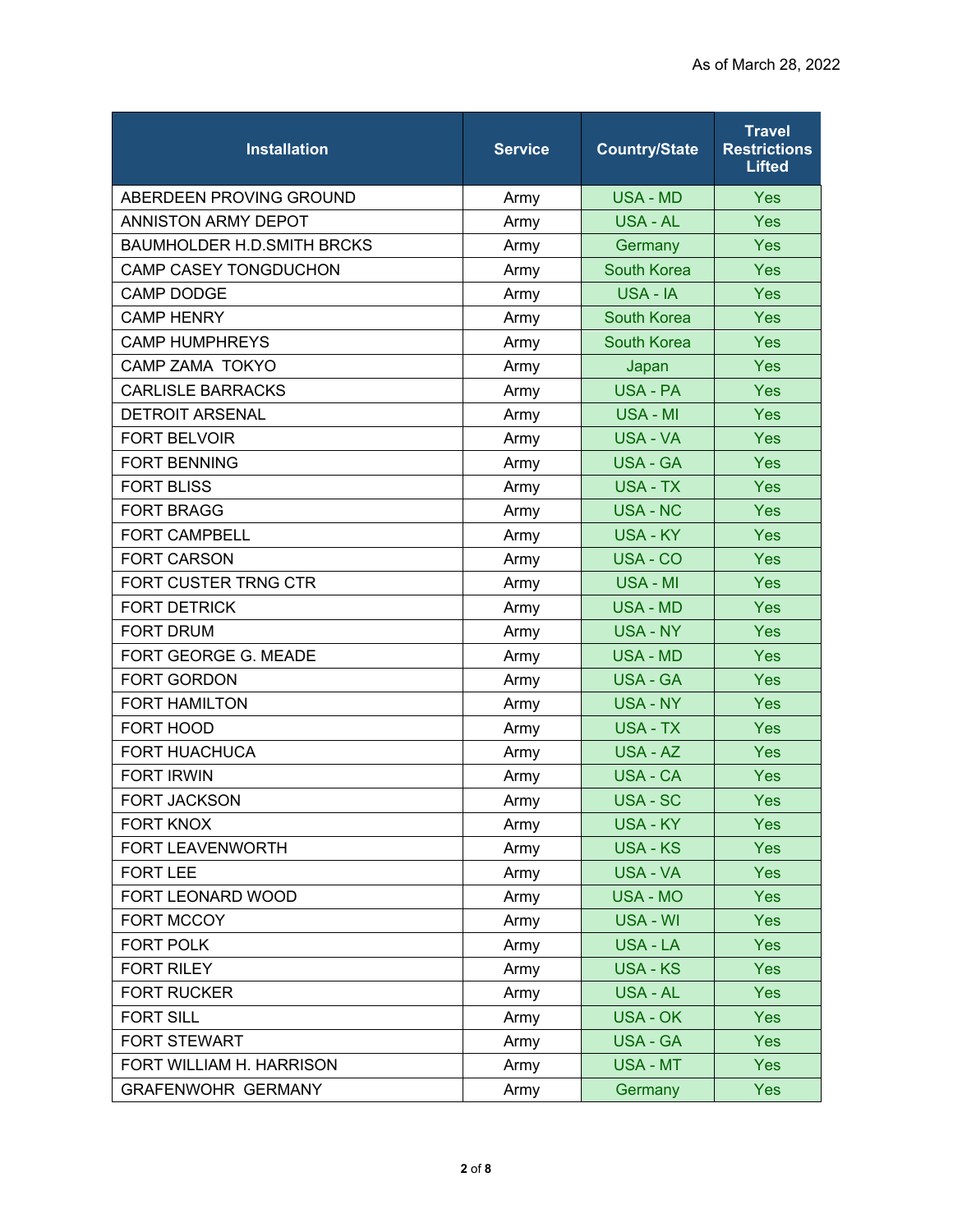| <b>Installation</b>               | <b>Service</b> | <b>Country/State</b> | <b>Travel</b><br><b>Restrictions</b><br><b>Lifted</b> |
|-----------------------------------|----------------|----------------------|-------------------------------------------------------|
| <b>HOHENFELS GERMANY</b>          | Army           | Germany              | <b>Yes</b>                                            |
| <b>JOINT BASE LEWIS MCCHORD</b>   | Army           | <b>USA - WA</b>      | Yes                                                   |
| JOINT BASE MYER HENDERSON HALL    | Army           | USA - DC             | Yes                                                   |
| <b>KAISERSLAUTERN</b>             | Army           | Germany              | Yes                                                   |
| LETTERKENNY ARMY DEPOT            | Army           | <b>USA - PA</b>      | <b>No</b>                                             |
| <b>LEXINGTON BLUE GRASS DEPOT</b> | Army           | <b>USA - KY</b>      | <b>Yes</b>                                            |
| <b>LOS ALAMITOS AFRC</b>          | Army           | USA - CA             | Yes                                                   |
| <b>MCALESTER ARMY AMMO PLANT</b>  | Army           | USA - OK             | <b>Yes</b>                                            |
| PICATINNY ARSENAL                 | Army           | <b>USA - NJ</b>      | Yes                                                   |
| PRESIDIO OF MONTEREY              | Army           | USA - CA             | Yes                                                   |
| <b>RED RIVER DEPOT</b>            | Army           | USA - TX             | <b>No</b>                                             |
| <b>REDSTONE ARSENAL</b>           | Army           | <b>USA - AL</b>      | Yes                                                   |
| <b>ROCK ISLAND ARSENAL</b>        | Army           | USA - IL             | <b>Yes</b>                                            |
| SAN JUAN FORT BUCHANAN            | Army           | <b>Puerto Rico</b>   | Yes                                                   |
| <b>SCHOFIELD BARRACKS</b>         | Army           | USA - HI             | Yes                                                   |
| <b>SIERRA ARMY DEPOT</b>          | Army           | <b>USA - CA</b>      | Yes                                                   |
| STUTTGART GERMANY                 | Army           | Germany              | <b>Yes</b>                                            |
| <b>TOBYHANNA ARMY DEPOT</b>       | Army           | USA - PA             | Yes                                                   |
| US ARMY GARRISON ALASKA           | Army           | USA - AK             | Yes                                                   |
| US ARMY GARRISON HAWAII           | Army           | USA - HI             | <b>Yes</b>                                            |
| <b>US ARMY GARRISON MIAMI</b>     | Army           | <b>USA - FL</b>      | Yes                                                   |
| USA NATICK RSCH & DEV CTR         | Army           | USA - MA             | Yes                                                   |
| <b>VICENZA ITALY</b>              | Army           | Italy                | <b>Yes</b>                                            |
| <b>VILSECK</b>                    | Army           | Germany              | Yes                                                   |
| <b>WATERVLIET ARSENAL</b>         | Army           | <b>USA - NY</b>      | Yes                                                   |
| <b>WEST POINT MILRES</b>          | Army           | USA - NY             | Yes                                                   |
| WHITE SANDS MISSILE RANGE         | Army           | <b>USA - NM</b>      | <b>Yes</b>                                            |
| WIESBADEN GERMANY                 | Army           | Germany              | <b>Yes</b>                                            |
| YONGSAN KOREA                     | Army           | South Korea          | <b>Yes</b>                                            |
| YUMA PROVING GROUND               | Army           | USA - AZ             | <b>Yes</b>                                            |
| DFAS CLEVELAND CENTER             | <b>COMP</b>    | USA - OH             | <b>Yes</b>                                            |
| DFAS COLUMBUS CENTER              | <b>COMP</b>    | USA - OH             | <b>Yes</b>                                            |
| <b>DFAS HEADQUARTERS</b>          | <b>COMP</b>    | USA - IN             | <b>Yes</b>                                            |
| PENTAGON BUILDING SITE            | DA&M           | USA - VA             | <b>Yes</b>                                            |
| ANNAPOLIS NS(INCL USNA)           | Navy           | <b>USA - MD</b>      | <b>Yes</b>                                            |
| CBC GULFPORT MS                   | Navy           | <b>USA - MS</b>      | <b>Yes</b>                                            |
| CHINA LAKE NAVWEAPCEN             | Navy           | USA - CA             | Yes                                                   |
| COMFLEACT OKINAWA JA              | Navy           | Japan                | <b>No</b>                                             |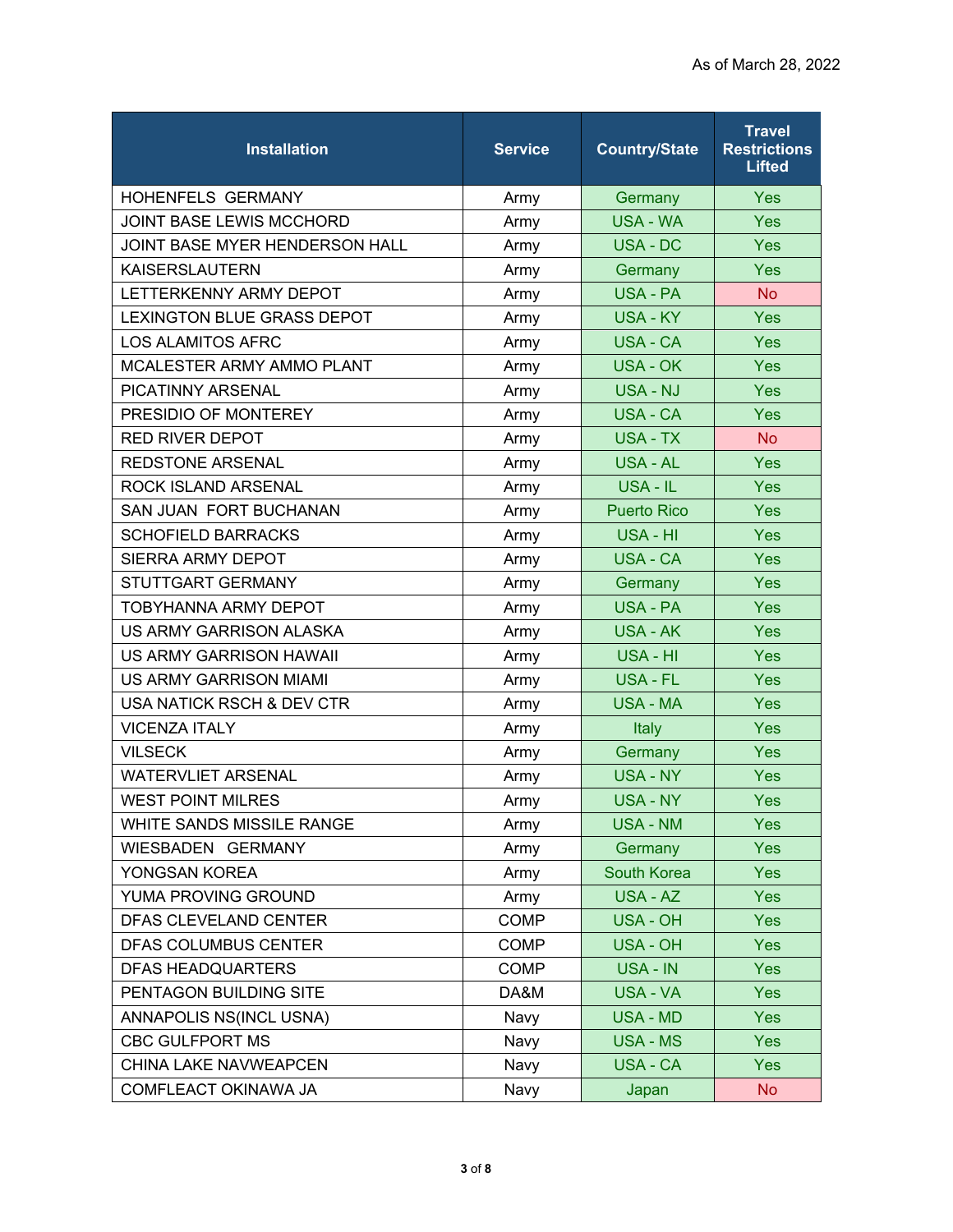| <b>Installation</b>                | <b>Service</b> | <b>Country/State</b> | <b>Travel</b><br><b>Restrictions</b><br><b>Lifted</b> |
|------------------------------------|----------------|----------------------|-------------------------------------------------------|
| <b>CORONADO NAV AMPHIB BASE</b>    | Navy           | <b>USA - CA</b>      | <b>Yes</b>                                            |
| <b>CORPUS CHRISTI NAS</b>          | Navy           | USA - TX             | Yes                                                   |
| <b>CRANE NAVWEAPSUPPCEN</b>        | Navy           | USA - IN             | Yes                                                   |
| <b>FALLON NAS</b>                  | Navy           | <b>USA - NV</b>      | <b>No</b>                                             |
| FLEET ACTIVITIES CHINHAE KS        | Navy           | <b>South Korea</b>   | Yes                                                   |
| FLEET ACTIVITIES SASEBO            | Navy           | Japan                | <b>No</b>                                             |
| INDIAN HEAD NAV ORD STA            | Navy           | <b>USA - MD</b>      | Yes                                                   |
| <b>JACKSONVILLE NAS</b>            | Navy           | USA - FL             | Yes                                                   |
| <b>JBPHH PEARL HARBOR HAWAII</b>   | Navy           | USA - HI             | Yes                                                   |
| <b>KEY WEST NAS</b>                | Navy           | USA - FL             | Yes                                                   |
| KINGS BAY NAVSUBBASE               | Navy           | <b>USA - GA</b>      | Yes                                                   |
| <b>LEMOORE NAS</b>                 | Navy           | USA - CA             | Yes                                                   |
| LITTLE CREEK NAV AMPHIB BASE       | Navy           | USA - VA             | <b>Yes</b>                                            |
| <b>MAYPORT NAVSTA</b>              | Navy           | <b>USA - FL</b>      | Yes                                                   |
| <b>MERIDIAN NAS</b>                | Navy           | USA - MS             | Yes                                                   |
| <b>NAF ATSUGI JA</b>               | Navy           | Japan                | <b>No</b>                                             |
| NAF MISAWA JA                      | Navy           | Japan                | <b>No</b>                                             |
| NAS JRB FT WORTH TX                | Navy           | USA - TX             | Yes                                                   |
| <b>NAS KINGSVILLE TX</b>           | Navy           | <b>USA - TX</b>      | Yes                                                   |
| <b>NAS SIGONELLA SICILY</b>        | Navy           | Italy                | Yes                                                   |
| NAVAL BASE KITSAP-BREMERTON        | Navy           | <b>USA - WA</b>      | Yes                                                   |
| <b>NAVAL STATION EVERETT</b>       | Navy           | <b>USA - WA</b>      | Yes                                                   |
| <b>NAVAL STATION GREAT LAKES</b>   | Navy           | USA - IL             | Yes                                                   |
| <b>NAVAL STATION GUAM</b>          | Navy           | Guam                 | <b>No</b>                                             |
| <b>NAVAL STATION NEWPORT</b>       | Navy           | USA - RI             | <b>Yes</b>                                            |
| <b>NAVAL STATION ROTA SPAIN</b>    | Navy           | Spain                | Yes                                                   |
| NAVAL SUPPORT ACTIVITY MID-SOU     | Navy           | <b>USA - TN</b>      | <b>Yes</b>                                            |
| NAVAL SUPPORT ACTIVITY MONTEREY CA | Navy           | USA - CA             | <b>Yes</b>                                            |
| NAVAL SUPPORT ACTIVITY WASH        | Navy           | USA - DC             | Yes                                                   |
| NAVAL SUPPORT ACTY PANAMA CITY     | Navy           | USA - FL             | <b>Yes</b>                                            |
| NAVAL TRAINING CTR ORLANDO         | Navy           | USA - FL             | <b>Yes</b>                                            |
| <b>NAVBASE POINT LOMA</b>          | Navy           | USA - CA             | <b>Yes</b>                                            |
| NAVBASE SAN DIEGO CA               | Navy           | USA - CA             | <b>Yes</b>                                            |
| NAVBASE VENTURA CTY                | Navy           | USA - CA             | <b>Yes</b>                                            |
| NAVMAG INDIAN ISLAND               | Navy           | <b>USA - WA</b>      | Yes                                                   |
| NAVSTA GUANTANAMO BAY              | Navy           | Cuba                 | <b>No</b>                                             |
| NAVSUPPACT BETHESDA MD             | Navy           | <b>USA - MD</b>      | <b>Yes</b>                                            |
| NAVSUPPACT HAMPTON ROADS VA        | Navy           | USA - VA             | <b>Yes</b>                                            |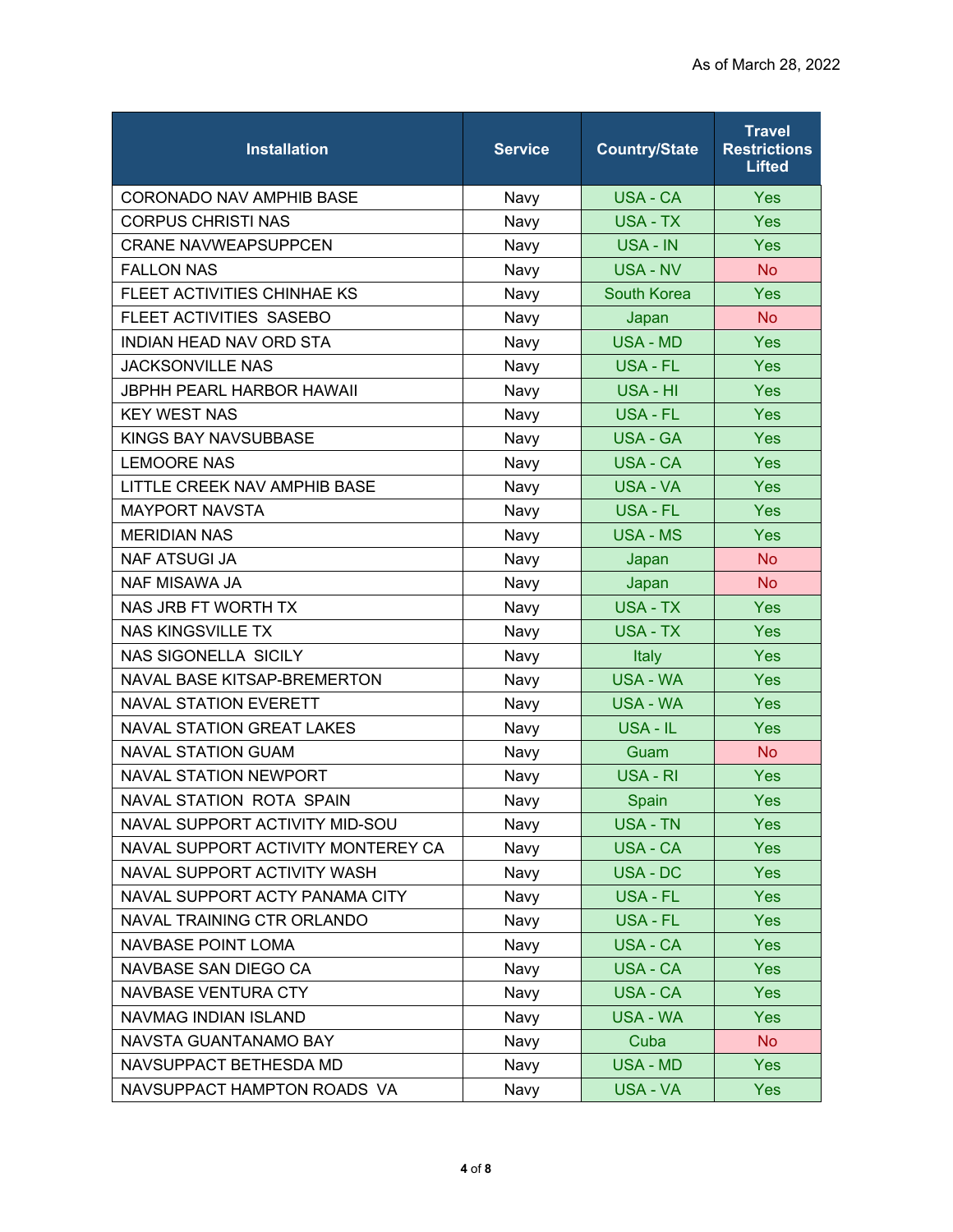| <b>Installation</b>          | <b>Service</b> | <b>Country/State</b> | <b>Travel</b><br><b>Restrictions</b><br><b>Lifted</b> |
|------------------------------|----------------|----------------------|-------------------------------------------------------|
| NAVSUPPACT MECHANICSBURG PA  | Navy           | USA - PA             | <b>Yes</b>                                            |
| <b>NAVSUPPACT NAPLES IT</b>  | Navy           | Italy                | Yes                                                   |
| NAVSUPPFAC BEAUFORT SC       | Navy           | <b>USA - SC</b>      | Yes                                                   |
| <b>NEW LONDON NAVSUBBASE</b> | Navy           | USA - CT             | <b>Yes</b>                                            |
| <b>NEW ORLEANS NAS JRB</b>   | Navy           | USA - LA             | Yes                                                   |
| NORFOLK NAV SHIPYD           | Navy           | USA - VA             | <b>Yes</b>                                            |
| NORFOLK NAVAL BASE           | Navy           | USA - VA             | Yes                                                   |
| <b>NSA ANDERSEN</b>          | Navy           | Guam                 | <b>No</b>                                             |
| <b>NSA BAHRAIN</b>           | Navy           | <b>Bahrain</b>       | Yes                                                   |
| NSA SARATOGA SPRINGS NY      | Navy           | USA - NY             | Yes                                                   |
| NSD YOKOSUKA JAPAN           | Navy           | Japan                | <b>No</b>                                             |
| <b>NSY PORTSMOUTH</b>        | Navy           | <b>USA - NH</b>      | Yes                                                   |
| <b>NWS EARLE NJ</b>          | Navy           | USA - NJ             | <b>Yes</b>                                            |
| <b>OCEANA NAS</b>            | Navy           | USA - VA             | Yes                                                   |
| PATUXENT RIVER NAS           | Navy           | USA - MD             | Yes                                                   |
| PENSACOLA NAS                | Navy           | USA - FL             | Yes                                                   |
| <b>SEAL BEACH NAVWEAPSTA</b> | Navy           | USA - CA             | Yes                                                   |
| <b>WHIDBEY ISLAND NAS</b>    | Navy           | USA - WA             | Yes                                                   |
| <b>WHITING FIELD NAS</b>     | Navy           | <b>USA - FL</b>      | Yes                                                   |
| YORKTOWN NAVWEAPSTA          | Navy           | USA - VA             | Yes                                                   |
| <b>ALTUS AFB</b>             | <b>USAF</b>    | <b>USA - OK</b>      | <b>No</b>                                             |
| <b>AVIANO AB</b>             | <b>USAF</b>    | Italy                | Yes                                                   |
| <b>BARKSDALE AFB</b>         | <b>USAF</b>    | USA - LA             | <b>Yes</b>                                            |
| <b>BEALE AFB</b>             | <b>USAF</b>    | USA - CA             | Yes                                                   |
| <b>BUCKLEY AFB</b>           | <b>USAF</b>    | USA - CO             | Yes                                                   |
| <b>CANNON AFB</b>            | <b>USAF</b>    | <b>USA - NM</b>      | <b>No</b>                                             |
| <b>COLUMBUS AFB</b>          | <b>USAF</b>    | <b>USA - MS</b>      | <b>Yes</b>                                            |
| DAVIS-MONTHAN AFB            | <b>USAF</b>    | USA - AZ             | <b>Yes</b>                                            |
| <b>DOBBINS ARB</b>           | <b>USAF</b>    | <b>USA - GA</b>      | <b>Yes</b>                                            |
| DOVER AFB                    | <b>USAF</b>    | USA - DE             | <b>Yes</b>                                            |
| <b>DYESS AFB</b>             | <b>USAF</b>    | USA - TX             | <b>Yes</b>                                            |
| <b>EDWARDS AFB</b>           | <b>USAF</b>    | USA - CA             | <b>Yes</b>                                            |
| <b>EGLIN AFB</b>             | <b>USAF</b>    | USA - FL             | <b>Yes</b>                                            |
| <b>EIELSON AFB</b>           | <b>USAF</b>    | USA - AK             | <b>Yes</b>                                            |
| <b>ELLSWORTH AFB</b>         | <b>USAF</b>    | USA - SD             | <b>Yes</b>                                            |
| F E WARREN AFB               | <b>USAF</b>    | USA - WY             | <b>Yes</b>                                            |
| <b>FAIRCHILD AFB</b>         | <b>USAF</b>    | USA - WA             | Yes:                                                  |
| <b>GOODFELLOW AFB</b>        | <b>USAF</b>    | USA - TX             | <b>Yes</b>                                            |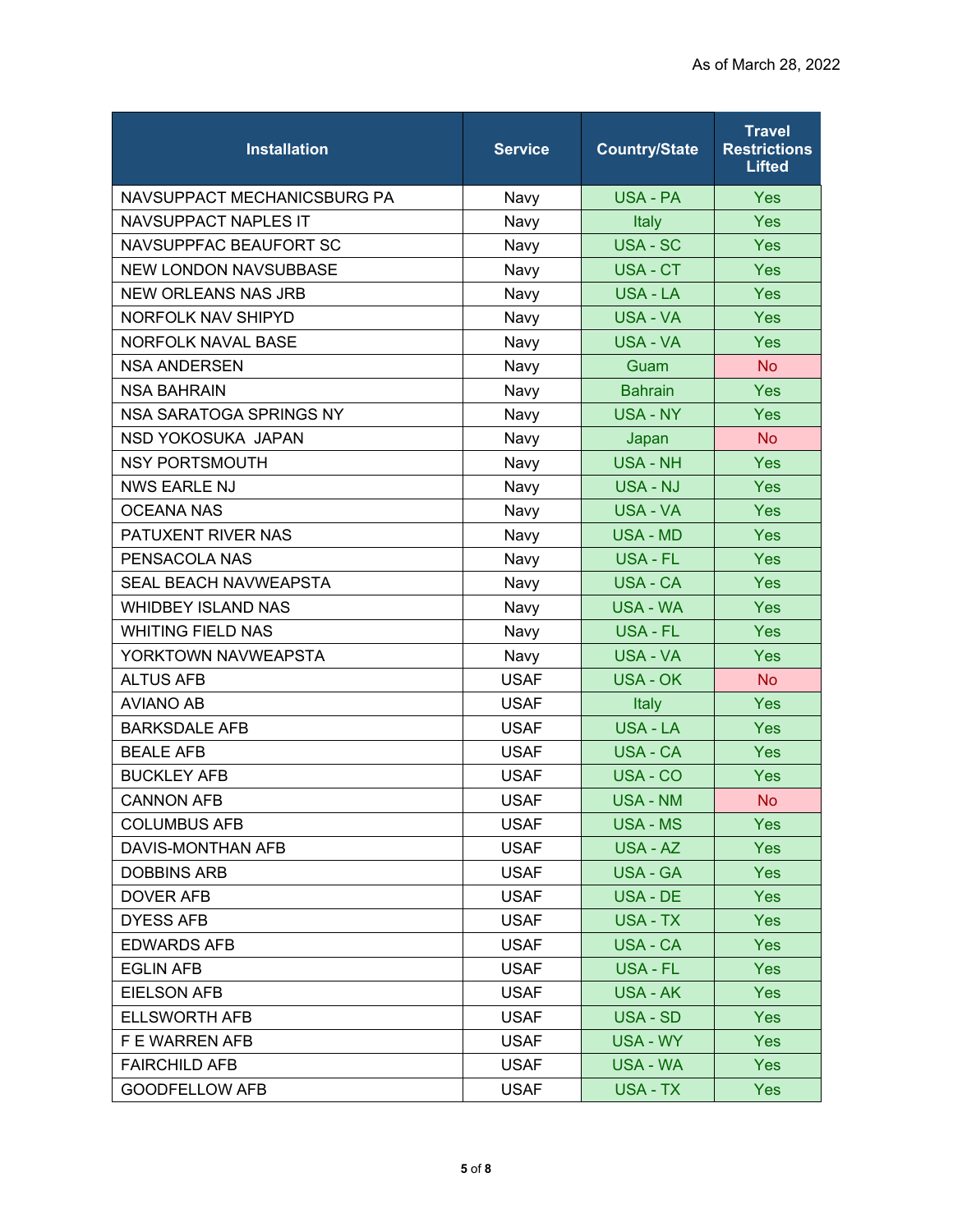| <b>Installation</b>             | <b>Service</b> | <b>Country/State</b> | <b>Travel</b><br><b>Restrictions</b><br><b>Lifted</b> |
|---------------------------------|----------------|----------------------|-------------------------------------------------------|
| <b>GRAND FORKS AFB</b>          | <b>USAF</b>    | USA - ND             | Yes                                                   |
| <b>GRISSOM AFB</b>              | <b>USAF</b>    | USA - IN             | <b>No</b>                                             |
| <b>HANSCOM AFB</b>              | <b>USAF</b>    | <b>USA - MA</b>      | Yes                                                   |
| <b>HILL AFB</b>                 | <b>USAF</b>    | <b>USA - UT</b>      | <b>Yes</b>                                            |
| <b>HOLLOMAN AFB</b>             | <b>USAF</b>    | <b>USA - NM</b>      | Yes                                                   |
| <b>HOMESTEAD ARB</b>            | <b>USAF</b>    | USA - FL             | <b>Yes</b>                                            |
| <b>HURLBURT FIELD</b>           | <b>USAF</b>    | USA - FL             | <b>Yes</b>                                            |
| <b>INCIRLIK AB SITE 1</b>       | <b>USAF</b>    | <b>Turkey</b>        | <b>Yes</b>                                            |
| <b>JB ANACOSTIA-BOLLING</b>     | <b>USAF</b>    | <b>USA - DC</b>      | Yes                                                   |
| <b>JB ANDREWS</b>               | <b>USAF</b>    | <b>USA - MD</b>      | <b>Yes</b>                                            |
| <b>JB CHARLESTON</b>            | <b>USAF</b>    | USA - SC             | Yes                                                   |
| <b>JB ELMENDORF RICHARDSON</b>  | <b>USAF</b>    | USA - AK             | <b>Yes</b>                                            |
| <b>JB LANGLEY-EUSTIS</b>        | <b>USAF</b>    | <b>USA - VA</b>      | <b>Yes</b>                                            |
| <b>JB MCGUIRE DIX LAKEHURST</b> | <b>USAF</b>    | <b>USA - NJ</b>      | Yes                                                   |
| <b>JB SAN ANTONIO</b>           | <b>USAF</b>    | USA - TX             | Yes                                                   |
| <b>KADENA AB</b>                | <b>USAF</b>    | Japan                | <b>No</b>                                             |
| <b>KEESLER AFB</b>              | <b>USAF</b>    | <b>USA - MS</b>      | Yes                                                   |
| <b>KIRTLAND AFB</b>             | <b>USAF</b>    | <b>USA - NM</b>      | <b>Yes</b>                                            |
| <b>KUNSAN AB</b>                | <b>USAF</b>    | <b>South Korea</b>   | <b>Yes</b>                                            |
| <b>LAUGHLIN AFB</b>             | <b>USAF</b>    | USA - TX             | <b>Yes</b>                                            |
| <b>LITTLE ROCK AFB</b>          | <b>USAF</b>    | USA - AR             | Yes                                                   |
| <b>LOS ANGELES AFB</b>          | <b>USAF</b>    | <b>USA - CA</b>      | Yes                                                   |
| <b>LUKE AFB</b>                 | <b>USAF</b>    | USA - AZ             | <b>Yes</b>                                            |
| <b>MACDILL AFB</b>              | <b>USAF</b>    | <b>USA - FL</b>      | <b>Yes</b>                                            |
| <b>MALMSTROM AFB</b>            | <b>USAF</b>    | USA - MT             | <b>Yes</b>                                            |
| <b>MARCH AFB</b>                | <b>USAF</b>    | USA - CA             | Yes                                                   |
| MAXWELL AFB (INCL. GUNTER)      | <b>USAF</b>    | USA - AL             | <b>Yes</b>                                            |
| MCCONNELL AFB                   | <b>USAF</b>    | <b>USA - KS</b>      | <b>Yes</b>                                            |
| MINN ST PAUL ARS                | <b>USAF</b>    | <b>USA - MN</b>      | <b>Yes</b>                                            |
| <b>MINOT AFB</b>                | <b>USAF</b>    | USA - ND             | <b>Yes</b>                                            |
| <b>MISAWA AB</b>                | <b>USAF</b>    | Japan                | <b>No</b>                                             |
| <b>MOODY AFB</b>                | <b>USAF</b>    | USA - GA             | <b>Yes</b>                                            |
| <b>MOUNTAIN HOME AFB</b>        | <b>USAF</b>    | USA - ID             | Yes                                                   |
| <b>NELLIS AFB</b>               | <b>USAF</b>    | USA - NV             | <b>Yes</b>                                            |
| NIAGARA FALLS ARS               | <b>USAF</b>    | USA - NY             | <b>Yes</b>                                            |
| OFFUTT AFB                      | <b>USAF</b>    | USA - NE             | <b>Yes</b>                                            |
| <b>OSAN AIR BASE</b>            | <b>USAF</b>    | South Korea          | Yes:                                                  |
| <b>PATRICK AFB</b>              | <b>USAF</b>    | USA - FL             | Yes                                                   |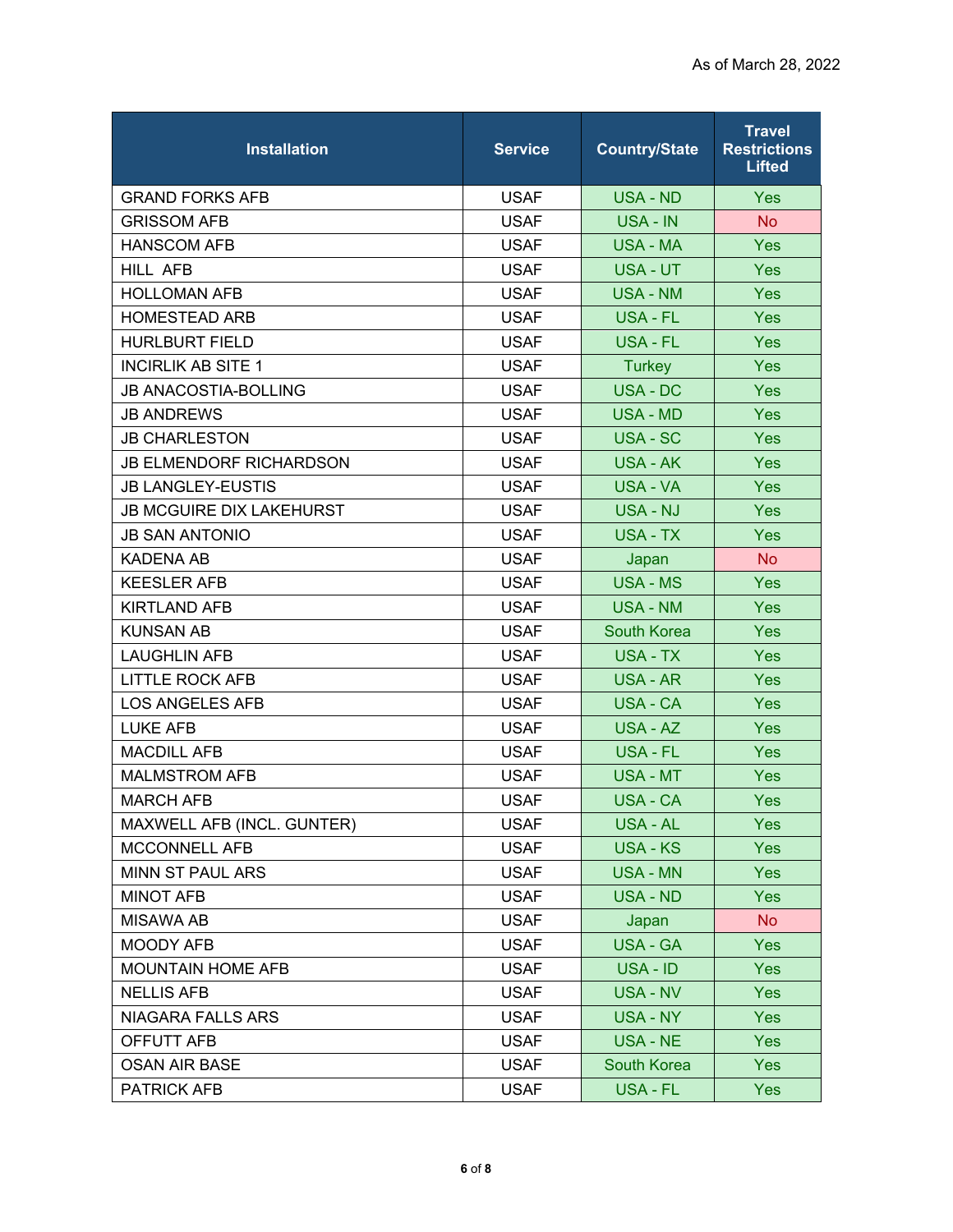| <b>Installation</b>                            | <b>Service</b> | <b>Country/State</b>  | <b>Travel</b><br><b>Restrictions</b><br><b>Lifted</b> |
|------------------------------------------------|----------------|-----------------------|-------------------------------------------------------|
| PETERSON-SCHRIEVER GARRISON                    | <b>USAF</b>    | USA - CO              | <b>Yes</b>                                            |
| PITTSBURGH ANG                                 | <b>USAF</b>    | USA - PA              | Yes                                                   |
| <b>PITTSBURGH ARS</b>                          | <b>USAF</b>    | USA - PA              | Yes                                                   |
| RAF LAKENHEATH                                 | <b>USAF</b>    | <b>United Kingdom</b> | <b>Yes</b>                                            |
| <b>RAF MILDENHALL</b>                          | <b>USAF</b>    | <b>United Kingdom</b> | Yes                                                   |
| <b>RAMSTEIN FRG</b>                            | <b>USAF</b>    | Germany               | <b>Yes</b>                                            |
| <b>ROBINS AFB</b>                              | <b>USAF</b>    | <b>USA - GA</b>       | Yes                                                   |
| <b>SCOTT AFB</b>                               | <b>USAF</b>    | USA - IL              | <b>Yes</b>                                            |
| SEYMOUR JOHNSON AFB                            | <b>USAF</b>    | <b>USA - NC</b>       | Yes                                                   |
| <b>SHAW AFB</b>                                | <b>USAF</b>    | <b>USA - SC</b>       | <b>No</b>                                             |
| <b>SHEPPARD AFB</b>                            | <b>USAF</b>    | <b>USA - TX</b>       | Yes                                                   |
| SPANGDAHLEM AB                                 | <b>USAF</b>    | Germany               | Yes                                                   |
| <b>TINKER AFB</b>                              | <b>USAF</b>    | USA - OK              | Yes                                                   |
| <b>TRAVIS AFB</b>                              | <b>USAF</b>    | <b>USA - CA</b>       | Yes                                                   |
| <b>TYNDALL AFB</b>                             | <b>USAF</b>    | USA - FL              | Yes                                                   |
| <b>USAF ACADEMY</b>                            | <b>USAF</b>    | USA - CO              | Yes                                                   |
| <b>VANCE AFB</b>                               | <b>USAF</b>    | <b>USA - OK</b>       | Yes                                                   |
| <b>VANDENBERG AFB</b>                          | <b>USAF</b>    | <b>USA - CA</b>       | Yes                                                   |
| <b>WESTOVER ARB</b>                            | <b>USAF</b>    | <b>USA - MA</b>       | Yes                                                   |
| <b>WHITEMAN AFB</b>                            | <b>USAF</b>    | USA - MO              | Yes                                                   |
| <b>WRIGHT-PATTERSON AFB</b>                    | <b>USAF</b>    | <b>USA - OH</b>       | Yes                                                   |
| YOKOTA AB                                      | <b>USAF</b>    | Japan                 | <b>Yes</b>                                            |
| YOUNGSTOWN JOINT AIR RESERVE<br><b>STATION</b> | <b>USAF</b>    | USA - OH              | <b>Yes</b>                                            |
| <b>CHERRY POINT MCAS</b>                       | <b>USMC</b>    | <b>USA - NC</b>       | Yes                                                   |
| MAKIMINATO OKINAWA CP BUTLER                   | <b>USMC</b>    | Japan                 | Yes                                                   |
| MARINE BARRACKS WASH D.C.                      | <b>USMC</b>    | USA - DC              | Yes                                                   |
| MCAGCC TWENTYNINE PALMS CA                     | <b>USMC</b>    | USA - CA              | <b>Yes</b>                                            |
| <b>MCAS BEAUFORT SC</b>                        | <b>USMC</b>    | USA - SC              | <b>Yes</b>                                            |
| <b>MCAS IWAKUNI JA</b>                         | <b>USMC</b>    | Japan                 | <b>Yes</b>                                            |
| <b>MCAS MIRAMAR</b>                            | <b>USMC</b>    | USA - CA              | <b>Yes</b>                                            |
| <b>MCAS YUMA AZ</b>                            | <b>USMC</b>    | USA - AZ              | <b>Yes</b>                                            |
| MCB CAMP LEJEUNE NC                            | <b>USMC</b>    | <b>USA - NC</b>       | <b>Yes</b>                                            |
| MCB CAMP PENDLETON CA                          | <b>USMC</b>    | USA - CA              | Yes:                                                  |
| <b>MCB HAWAII KANEOHE</b>                      | <b>USMC</b>    | USA - HI              | <b>Yes</b>                                            |
| <b>MCB QUANTICO VA</b>                         | <b>USMC</b>    | USA - VA              | <b>Yes</b>                                            |
| <b>MCLB ALBANY GA</b>                          | <b>USMC</b>    | <b>USA - GA</b>       | <b>Yes</b>                                            |
| <b>MCLB BARSTOW CA</b>                         | <b>USMC</b>    | USA - CA              | <b>Yes</b>                                            |
| <b>MCSF BLOUNT ISLAND</b>                      | <b>USMC</b>    | USA - FL              | <b>Yes</b>                                            |